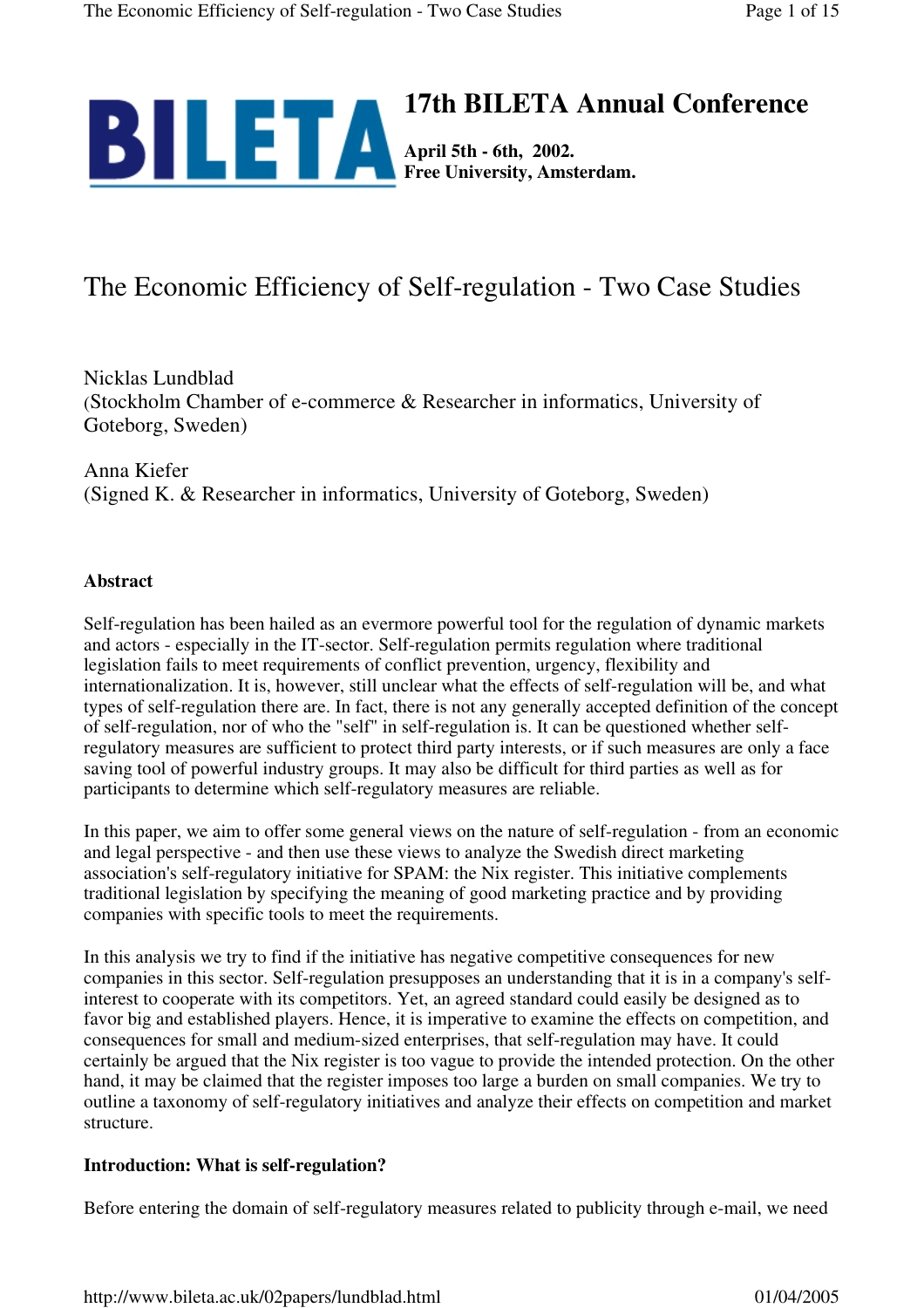to examine what we mean by the term "self-regulation". It is an ambiguous term and has been used to refer to everything from codes of conduct and trustmarks to working markets. Often selfregulation is also used as a term that refers to more international rules and frameworks.[1] The object of self-regulation varies.[2]

We will not offer any clear-cut definition. The reason for this is that there is none, to our understanding. We will, however, offer a number of different forms of self-regulation that we think can usefully be studied as concrete example of the fuzzy concept of self-regulation. There are degrees of self-regulation in most initiatives, and there are many more besides the ones we will be discussing.

We have tentatively distinguished between the following forms:

The first is **codes of conduct and labeling**. These are sets of rules that industry complies with freely. There might be some accountability structures built into these rules, but it is not necessary to have such structures, or even enforcement structures, for an alternative to be called a code of conduct.<sup>[3]</sup>

The second is **an extended version of codes of conduct and labeling**, where there are accountability and enforcement institutions connected to the codes. This might be the case when industry offers a service for customers that wish to complain, for example, about the quality of a service or product. These complaint agencies can then be viewed as instances of self-regulation, where the company may be bound by the agency's decision, if it has agreed to the relevant codes of conduct.

The third is a simple **black-list**, where customers list companies that they feel have wronged them, We have an example of this in Sweden - *svartalistan.com* - and interestingly the owner of the site has laid down a code of conduct for his own service; he gives the companies involved in claims and or complaints a certain amount of time to defend their behavior before blacklisting them.[4]

The fourth case that can be worth distinguishing is the case where the self-regulatory component simply consists of a **perfect market situation**, where the rules of supply and demand eradicate any possible problems. The reason we want to include this is that we feel that it is often assumed that self-regulation has to consist of pronounced initiatives and codes enunciated in different ways. Sometimes the choices of actors on the market, individually made, may regulate a market ever as efficiently as a certain code of conduct.

# **Self-regulation - economic perspectives**

Why is self-regulation interesting from a law and economics perspective? Often the answer given to why we should choose self-regulation consists of some more or less veiled reference to efficiency and economic gain. Self-regulation, it is presumed, is more flexible and dynamic, and better suited to be used in change-intensive markets like the information technology market.[5]

This argument needs to be clarified. Why is self-regulation to be preferred to legislation (government regulation) or to no regulation at all?

We believe that one possible answer would be that there are cases where the choice of self-regulation maximizes the utility of all involved parties, when compared to legislation and no regulation at all.

For this to be true, a number of simple conditions need to be fulfilled:

**1) Compliance**. The actors addressed by the self-regulatory initiative must be likely to comply with it in as high a degree as they would with government regulation.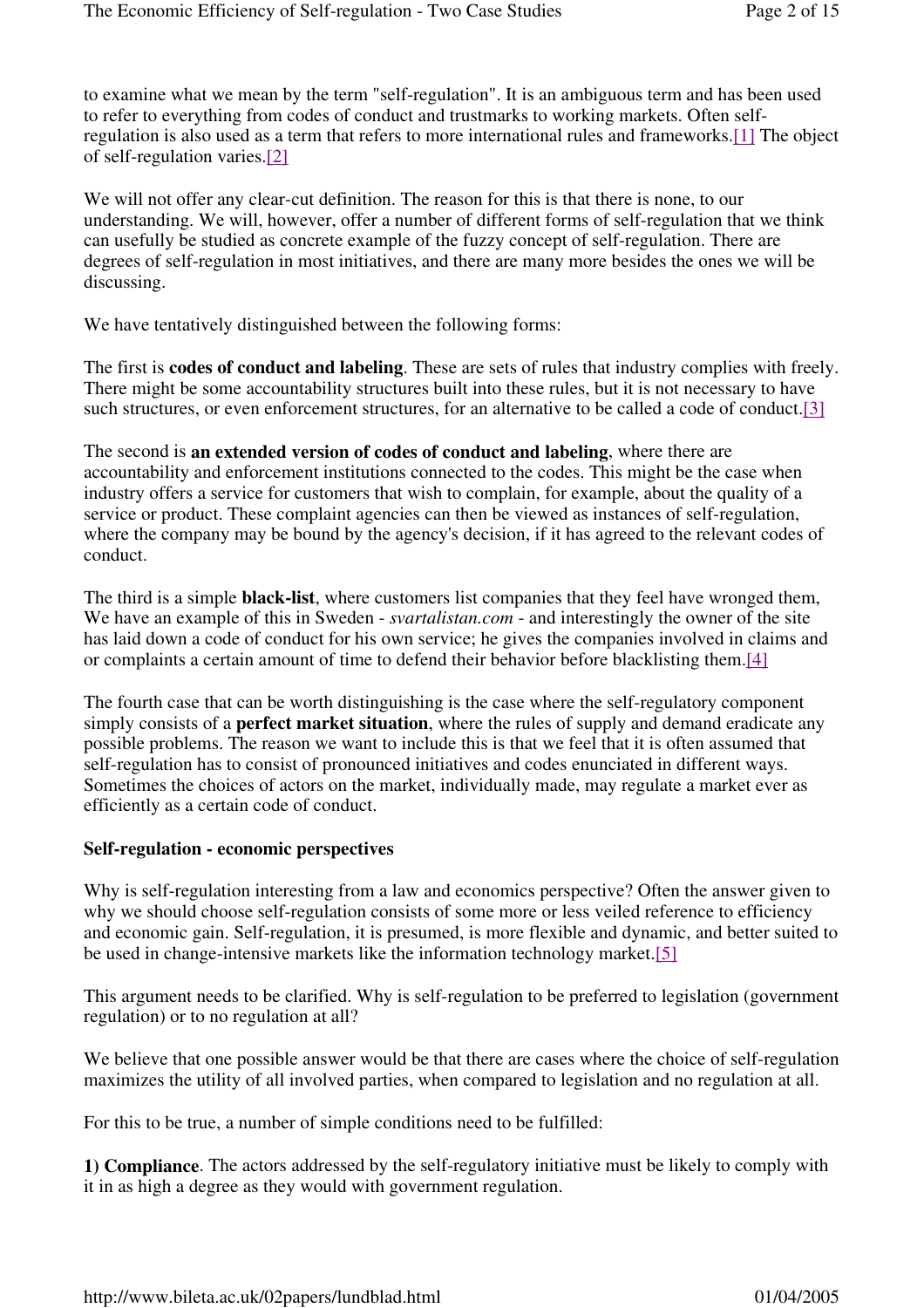**2) Balance**. The self-regulatory initiative has to improve the utilities of all the actors, without making it worse for some of the actors.

These two conditions are reflections of one and the same factor: the self-regulatory initiative must achieve a pareto-efficient utility distribution. There should be no way of increasing the utility for any involved party without reducing it for someone else in applying any of the other forms of regulation.

**3) Clarity.** The self-regulatory initiative also needs to create a predictable legal situation, so that the information and interpretation costs are as low as, or lower than, the alternative forms of regulation.

This could seem to follow from the first two, but it is worth mentioning separately. One possible drawback with self-regulatory initiatives is that they tend to be vague and hard to interpret. It should be clear to the organizations and individuals involved which rights and obligations they have. If selfregulatory systems are too vague, the parties may choose traditional legislation after all, entailing more costs for everyone.

**4) Cost-efficiency**. The costs of maintaining and updating the self-regulatory initiative needs to be as low as or lower than that of the alternatives.

This might seem a strange condition, especially as the maintenance costs of no regulation would seem to be zero. We would like to claim, however, that this is not the case. The maintenance costs of no regulation is equal to the constant re-examining of the choice not to regulate, and therefore often quite high.

**5) Long-term stability**. The self-regulatory initiatives need to be stable in comparison with the other alternatives. That is: it must be shown that self-regulation can be a viable long-term alternative, or that any combination of self-regulation and a later change of form of regulation can be shown to be cost efficient.

This is an important condition. Self-regulation acts over time, and the self-regulatory initiatives need not only to be efficient in a short-term perspective, they need also to be stable in long-term perspectives.[6] It is hard to argue for the choice of a self-regulatory alternative, if we know that it will deteriorate over time and leave everyone worse off.

**6) Competition neutrality**. The self-regulatory initiative needs to be neutral to competition, and should not benefit some of the actors behind it, while hurting others.

This condition is equally important, and ought to be checked thoroughly. The possibility that large companies use a self-regulatory initiative to create entry barriers for potential competitors should not be underestimated.

**7) Coordination**. At least national, but preferably international, coordination is necessary in order to create strong standards. Public and private sector initiatives should be coordinated.

The targets of advertisement cannot be expected to apprehend the self-regulatory measures if they are too diverging. Companies, SMEs in particular, cannot possibly keep up-to-date with miscellaneous systems in different countries. One of the advantages with self-regulation is that it allows smoother and quicker international cooperation: companies and consumers should profit from that.

**8) Control**. Logos and labels must be protected so that organizations that are not entitled to use them do not copy them in their advertisement. That will undermine consumer confidence.

**9) Complement**. Many of the rights provided by self-regulation are already covered by the law. In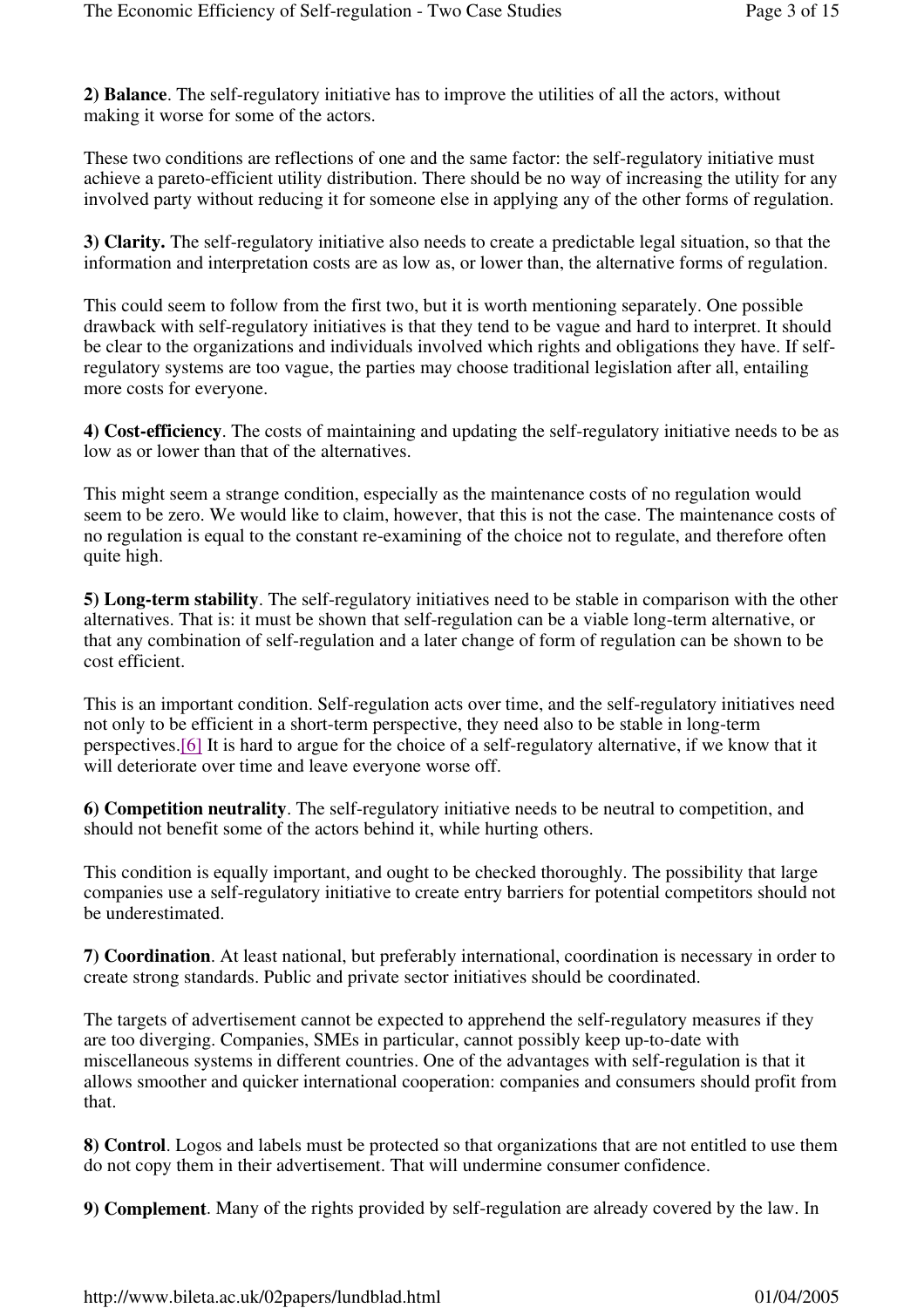order for self-regulation to add value to traditional legislation the two should be complementary to one another. The cost of redundancy in the legal system should not be underestimated, since it results in extra interpretation and compliance costs.

Above all, self-regulation **provides a tool** to comply with the law. Registers such as e-robinson and Nix in the case studies below are useful both for information collectors and the people whose information is collected. Through the registers more people can be covered at the same time, thereby reducing the amount of time each organization and each individual has to put into scanning who wants advertisement and who does not.

**10) Categorizing customers.** The systems probably need development. Most people want some advertisement, but probably have preferences.

The Nix and e-robinson registers are quite primitive in the sense that they only distinguish between people who do not wish to receive advertisement in general and those who do not wish to receive any advertisement at all. This is certainly an important first step, but the next step would be to categorize the segment of people who wish to receive advertisement, in order to determine exactly which kinds of advertisement they are interested in.

#### **The spam issue - economic perspectives**

Spam is fascinating from an economic as well as from a legal perspective. The term "spam" is as ambiguous as "self-regulation". It is often confused with unsolicited commercial e-mail. Spam, however, does not have to be commercial. It can simply be information, or fraudulent messages, or meaningless noise.

Spam, in general, is mail communications that we have not asked for, and do not want.

It is important to recognize that there exists such a thing as mail that we have not asked for, but that we do want and that we find useful. The spam issue often seems to obscure this fact. It is our firm belief that some unsolicited commercial and non-commercial messages will still be welcomed by the individual user in his or her daily communication.

The object of stopping spam, then, is chiefly to eradicate e-mail communications that the user feels is unwanted and unsolicited. The message's content is not our chief concern.

Is this then an area wher we should suspect to see self-regulation? Virgina Haufler outlines a number of criteria for markets that are typically open for self-regulation. By applying these we can try to understand if the spam issue is likely to be a candidate for self-regulatory initiatives. [7]

Hauflers criteria are: [8]

1) There must exist a high risk for national or international government regulation.

2) Relatively low economic competition, but high asset specificity.

3) High probability of transnational activism.

4) Reputation as a key asset of the company or industry involved

5) High levels of learning and information exchange.

It can be noticed that almost all of the five criteria match the current spam situation. There is a high risk, almost a certainty, that regulation will be introduced in the European Union. It is slightly more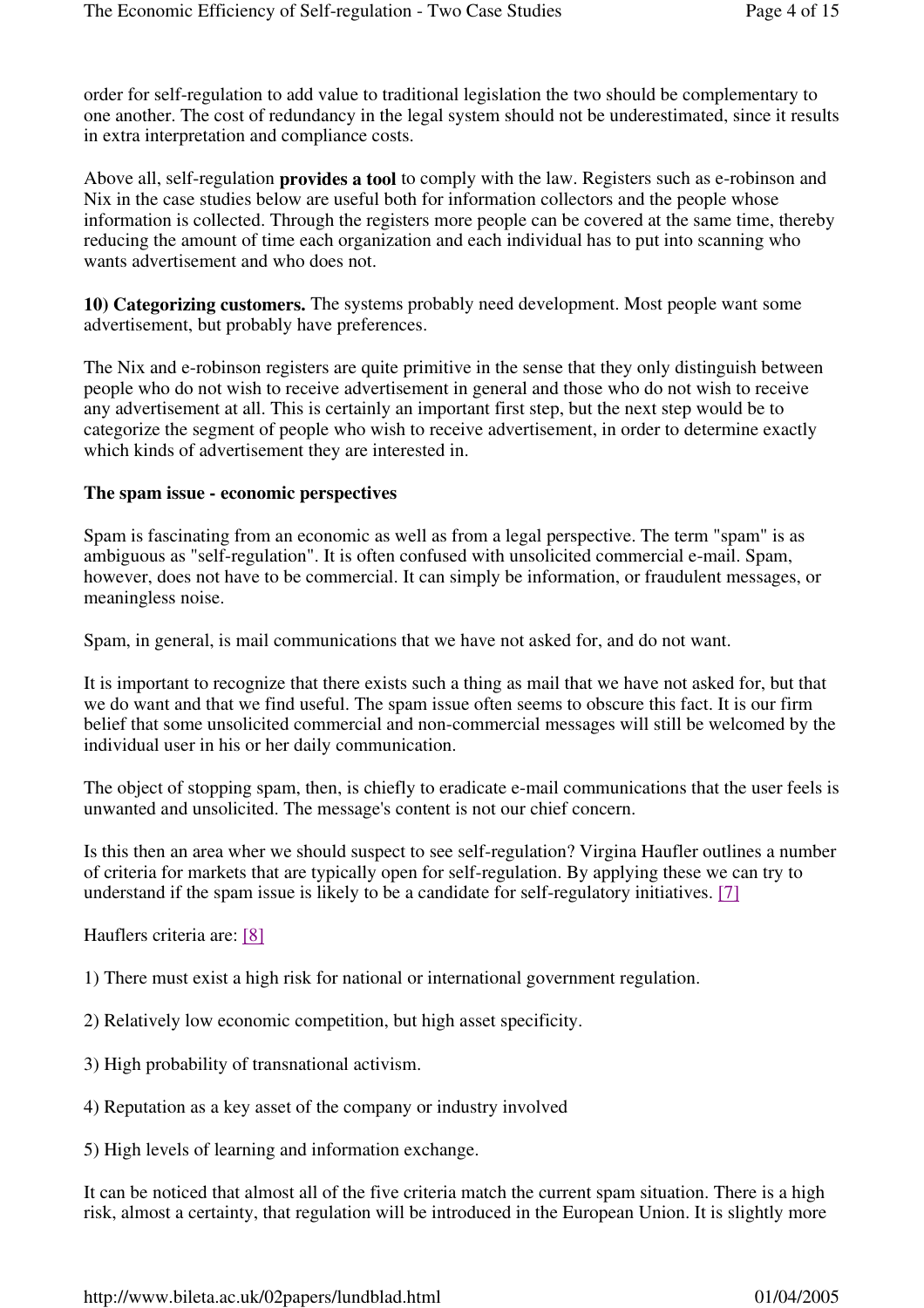undecided in the US, and if the pattern follows the general privacy situation, that legislation will be weaker. The economic competition in on-line marketing is high, so there is some doubt as to whether this criterion holds. The asset specificity is high as well - there are no alternative networks to choose from. Criteria 3-5 are also present in the spam context. Self-regulation should thus be expected in this area.

#### **Incentives for spammers**

The economics of spam is depressing to consider. If we start with commercial fraudulent spam, we find that the sending of such spam is a rational act. While this may seem a strong statement, it is nevertheless true.

A person that is considering to market a certain fraudulent product will need to assess the following costs:

1) The cost of producing the marketing materials

2) The cost of sending the marketing materials

3) The expected sanction cost (i.e. the risk of getting caught multiplied by the severity of the punishment)

4) The number of positive respondents (defrauded customers)

All the costs are zero, or next to zero. Producing an e-mail is the work of a few seconds. Sending an e-mail is free. The risk of getting caught is minimal - given that you use some sort of basic, anonymizing technique.

And the number of positive respondents will also be next to zero. But as long as it is not equal to zero - and it isn't - the sending of spam is individually rational.

A numeric example shows this clearly: if I send out one million e-mails selling a product that costs 10 euro, and have a 0.001 chance of getting caught and sentenced to, say, a year in prison (valued at my yearly income at, say, 30 000 euro), the respondent rate only needs to be 3 in one million, or 0,000003, for it to be rational for me to try. Spammers of fraudulent products have great reasons for what they do.

If we move to non-commercial spam - political messages, for example - the situation is very much the same. The political spammers utility will presumably be sympathy for a certain cause, and the value of this will often be priced even higher than the utility of 10 euro in the earlier example, so the political spammer requires even less response to deem it rational to send out millions of e-mails.

#### **The negative impact of spamming**

The examples above show clearly the incentives of the spammers. What they do not show is the costs generated by spam for others, or the externalities of the spam-market. The external costs of the spam-market - if indeed we can speak of such a market - are easily found in the reduced value of the Internet, and e-mail in particular, as a communication medium. Spam reduces the value of e-mail as a communication, and thus also as a marketing, medium.

The user is forced to sift through and filter his or her emails to find the relevant and informative content. The time this takes is crucial in understanding the costs of spam. We can even construct a breaking point or noise point: when the value of the content and communication in e-mail systems is less than the value of the time needed to sort and search these same communications, it will be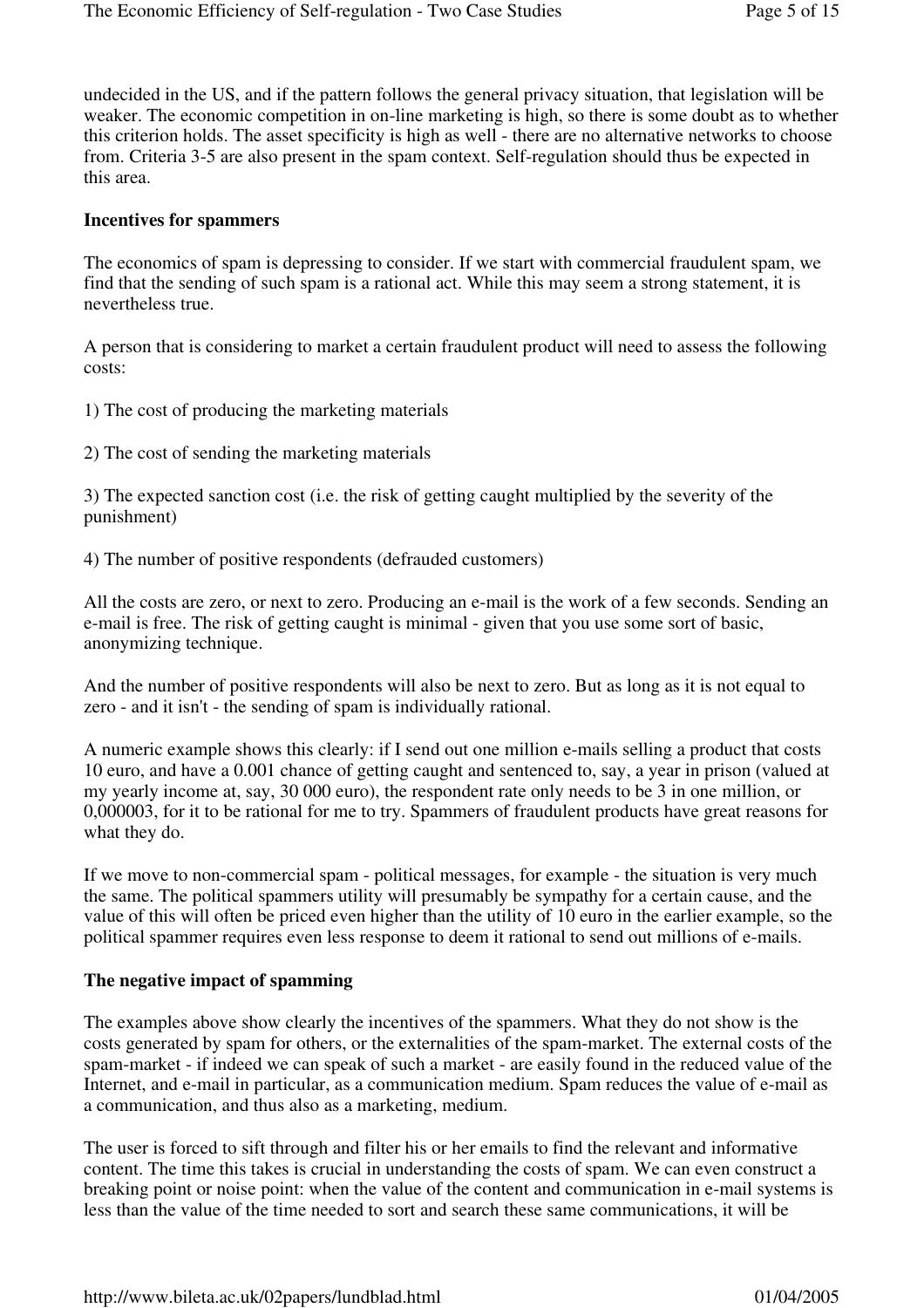rational to abandon this type of communication, or re-design the systems as not to allow any noise whatsoever.

Presumably we will never end up in such a situation. But what might very well happen is that e-mail systems are re-designed to accept only accredited and authorized communications. The formerly open channel will then be closed, and its value to marketers quickly reduced to zero.

As this short economic analysis shows, the spam issue must be addressed in some way. In the following section we will examine what form of regulation is best suited to the problem as such.

#### **Spam and self-regulation**

It is hardly an easy task to regulate spam. The chief problem is that we are dealing with one communication system that is used in two ways by two different groups of actors. The first group is legitimate marketers, the second more or less fraudulent spammers or noisemakers.

#### **Spam as a case of the prisoner's dilemma**

The problem can be analyzed in terms of the classical prisoner's dilemma.[9]

The legitimate marketers are offering services to the users, and the users can choose to cooperate (partake of the information and give some time) or defect (delete information, set up filters, deny access to themselves, an act that will save some more time and privacy). The marketers can choose to offer legitimate information in a value-added form (cooperate), or to simply offer sub-quality, bad advertising that is not targeted or value-added in any sense that might sell a few more products and give the company more revenues in the short term (defect). The payoffs are simple: If both the marketers and consumers cooperate they will have an information flow that will work for their mutual benefit.

The values are exemplified below:

|                                         | Send value-added information Send bad advertising |                    |
|-----------------------------------------|---------------------------------------------------|--------------------|
| <b>Partake of information</b>           | (10,10)                                           | $\parallel$ (0,15) |
| Delete and filter information $(15, 0)$ |                                                   |                    |

The rational strategy for both parties is to go for the strategy where good, value-added information is sent on the part of the marketer, and the customer partakes of that information. If the user, however, thinks that the marketer is going to send noise, she will choose to delete it immediately and save time. The marketer, on the other hand, knows that if he or she takes a short-term perspective it is rational to send bad, but selling, advertising.

The end result therefore is that the marketer sends bad advertising and that the user deletes it. This is a perfect description of much of the direct mail market today, but it need not be the future of e-mail communication and marketing.

# **Different opponents triggering different scenarios**

It can be assumed that rational marketers will realize that they will play an iterated set of the prisoners dilemma. They will need to market again, and they will therefore go for the strategy where they send value-added information. In a sense, we can also say that the consumer knows that he or she will presumably buy products in the future, and that those products will presumably be marketed in an advantageous way, and therefore will choose to partake of the information. In an iterated play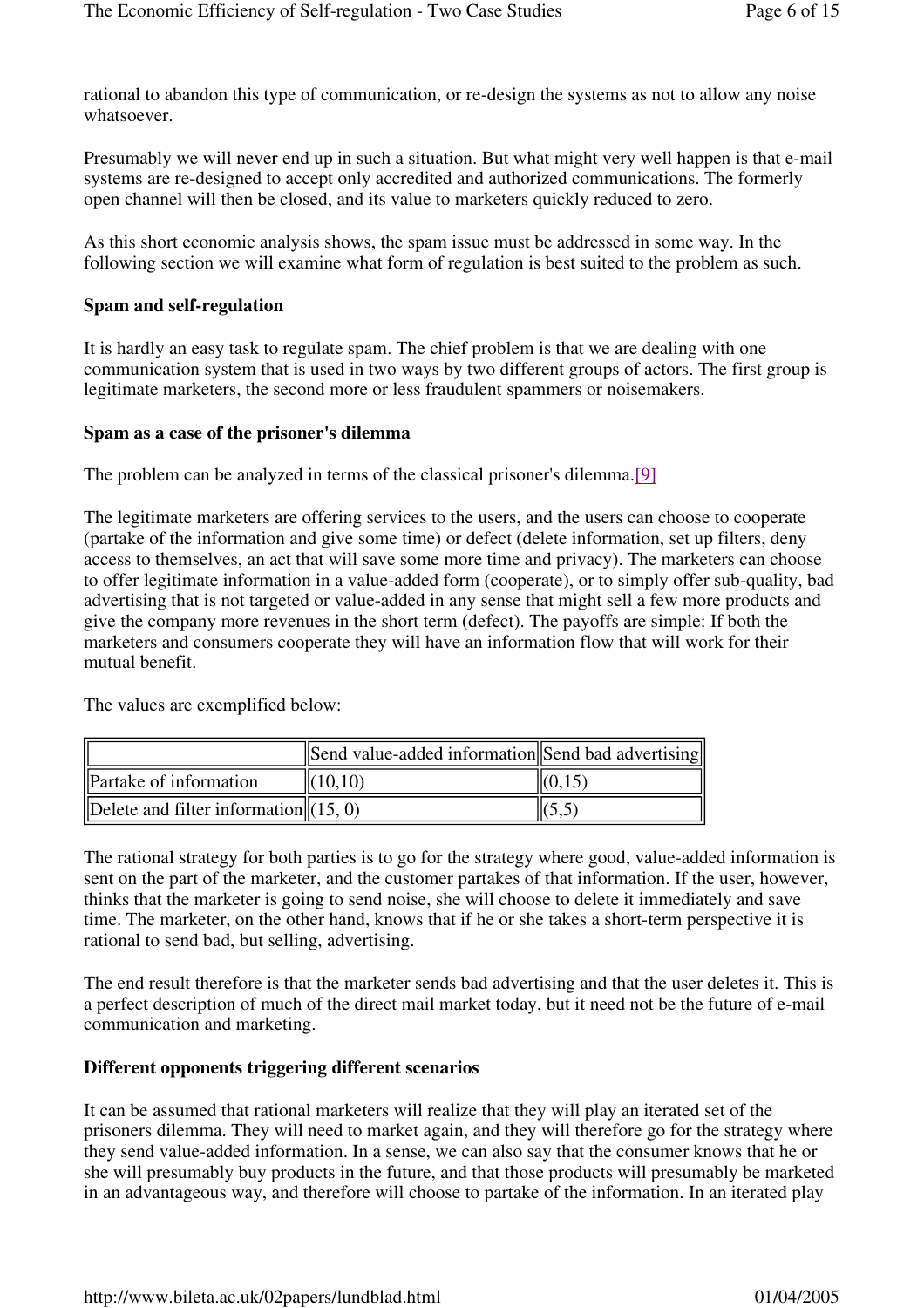of this game we will see an equilibrium that gravitates towards the rational strategy of providing and partaking of good-quality information.

This is where the problem with spammers comes into the picture. Spammers know that they will *not* be playing an iterated version of the prisoners' dilemma. They will only play once. Especially the ones with fraudulent intent. They never meant to establish a good relation with their victims anyway.

The user/customer will therefore be playing the game above with two different opponents, and will not know whether or not the opponent is of the iterative type or the single-case type. This will lead to a situation where the user incurs a cost for evaluating the sender of every message, and depending on the volume of single-case spammers, the value of the communication will deteriorate.

#### **Self-regulation may solve the dilemma**

Considering the above, is it possible to draw any conclusions as to what form of regulation would be preferable in the case of spam? We think so.

Relying on no regulation at all is a strategy that seems high-cost for both users and marketers. It would seem to create a situation where we become dependant on the good will of the spammers; if the volume of spam exceeds a certain level, the value of the networks as a marketing vehicle for marketers, and a communication medium for users, will erode quickly. This alternative then could only be supported if it were to be accompanied by some sort of technical innovation that could lead to the identification of legitimate marketers and the expulsion of spammers.[10] There have been some attempts at such innovations, such as commercial e-mail solutions, where the sender pays for the communication to the user, thus enhancing the value of receiving (if not reading) the e-mails. As of today, it would seem that no such programs have become dominant enough to completely free us of the need for regulatory action.[11]

As for government regulation it seems that it could only end up in a situation where it recommends some sort of simple regulatory solution such as opt-in or opt-out.[12] These solutions are unsatisfactory in that they do not allow for the possibility that some e-mail communications might prove beneficial to both parties even though they do not adhere to such simple rules. There is no guarantee that an opt-in mail will prove interesting, and equally no guarantee that a completely unsolicited e-mail will prove to be entirely uninteresting. This possibility suggests that legislative models focusing on such issues will not be harnessing the full communicative value of the networks, and also that it will not be pareto-efficient.

Furthermore, we find that the legislative models seem to create hitherto unexamined and nonexistent costs. One such cost is the mandatory cost of checking the e-mail addresses in a marketing communication against national databases containing blocking information. The Swedish national text discussing the implementation of the EU e-commerce directive does not clearly state, to take only one example, whether or not the legal duty to check such databases is limited to a certain number. It may imply that the marketer is expected to examine all available databases nationally and internationally, and when failing will be held liable for that failure. This is clearly an absurd situation.

Despite this, strong lobbying alternatives seem to favor legislation.[13]

What, then, can be said of self-regulation? It would seem that the possibility exists that selfregulatory measures might very well be the best form of regulation we can choose in solving the spam issue. If this is the case will of course depend on the design of that self-regulatory framework.

# **Case studies: Sweden, France and international**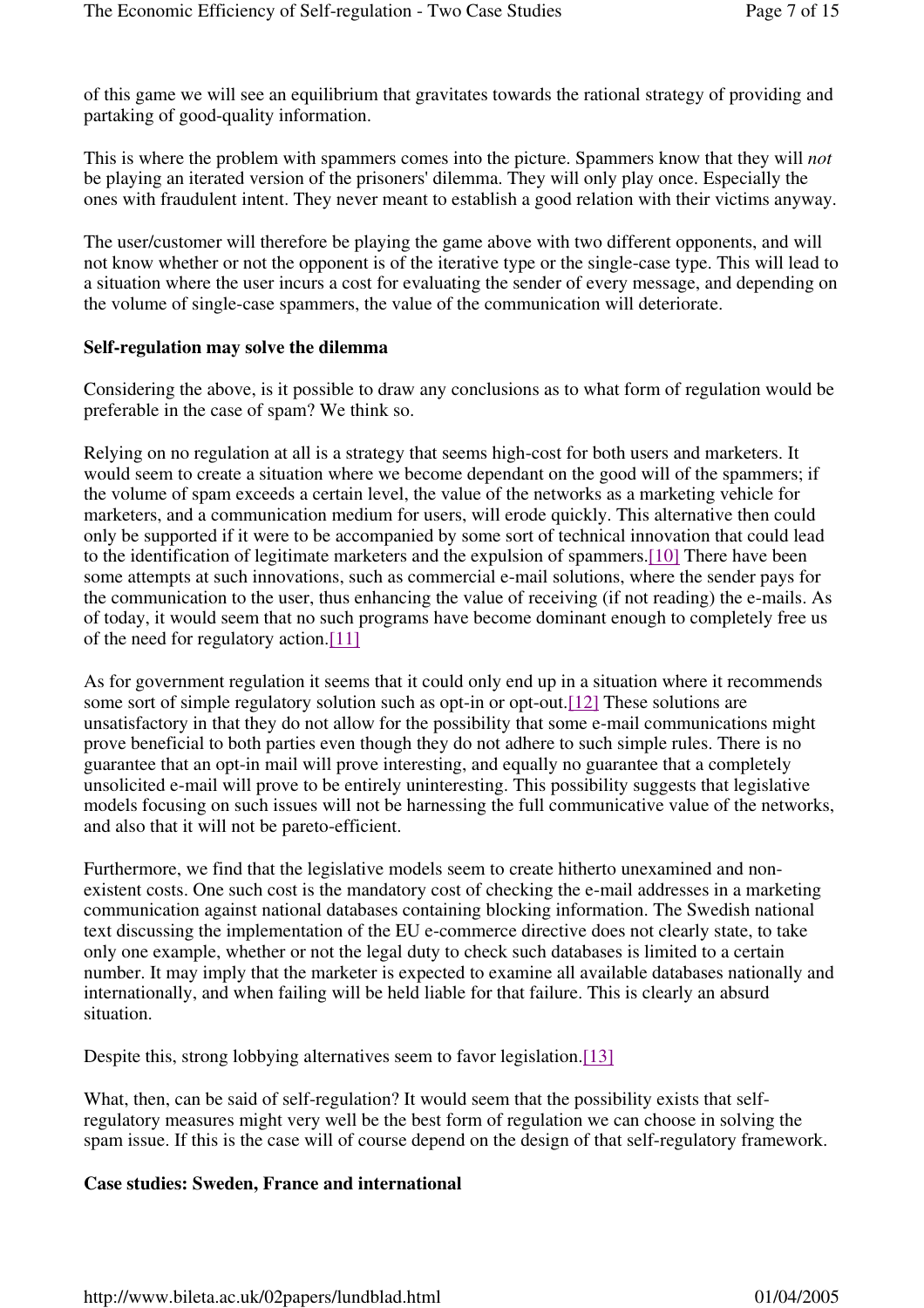We will now examine self-regulatory initiatives in the publicity field in Sweden and France, namely The Swedish Direct Marketers Association's, SWEDMA's, Nix rules and register, the French selfregulatory body BVP's recommendations and the French e-robinson register. Similar international initiatives from the International Chamber of Commerce, ICC, and EASA, European Advertising Standards Alliance, are also presented.

# **Self-regulatory initiative in Sweden: SWEDMA**

The SWEDMA[14] framework builds on an international attempt to form a database of recipients not interested in receiving unsolicited commercial e-mail, the Nix database.[15] The basic idea is to establish a database in which users can register that they do not want to partake of unsolicited e-mail. [16]

If companies still send e-mail to these users/consumers, they will be held responsible in SWEDMA's council for ethics, and if they choose to disregard that they can be taken to court. This is due to the fact that SWEDMA through its self-regulatory set of rules, intends to create an established code of conduct saying that the notion of *good marketing practice* should include consulting the database. This, in turn, provides detailed guidelines for the government legislation, since the Swedish marketing law in §4 states that all marketing must comply with the established codes of conduct.

The SWEDMA initiative, then, consists of a code of conduct, a self-regulatory process, and the possibility of a governmental process. It is thus more of a co-regulatory attempt to attack the spam issue, than a self-regulatory. The close connection with the government, and the incorporation if the rules in the concept good marketing practice seems to fuse the rules of SWEDMA with regular government regulation.

Still, there are advantages over strict government regulation. Firstly, SWEDMA can change its rules more often than the government, and with less transaction costs. It can be assumed that this will be needed, since the practice of e-mail marketing is evolving. Secondly, SWEDMA clearly states that there is only one database to consider. They can do this since they host and manage that database, and this gives them an advantage over government regulation, where the government has to trust other actors to establish such databases. Thirdly, the SWEDMA rules are international, harking back to the International Chamber of Commerce-rules on marketing. This is a great advantage over national law, and since e-mail is an international communication medium, a greatly reduced cost. SWEDMA's cooperation with other parties over the world might create a one-stop-shop for those that do not want to receive unsolicited e-mails.

# **Self-regulation in France: BVP, FEVAD and Geste**

The French government encourages self-regulatory measures to render regulation of modern information and communication technology more efficient. Yet, several rights and obligations are mentioned in laws.

For example a person has a right to  $[17]$ 

- receive information about why information is collected
- ask if an organization has information about him or her
- receive any information that an organization has about him or her
- require that any untruthful information be corrected
- oppose any information
- information should not be kept eternally

Organizations that collect information have obligations corresponding to those rights. *La Commission Nationale Informatique et Libertés* (CNIL)[18], a French independent government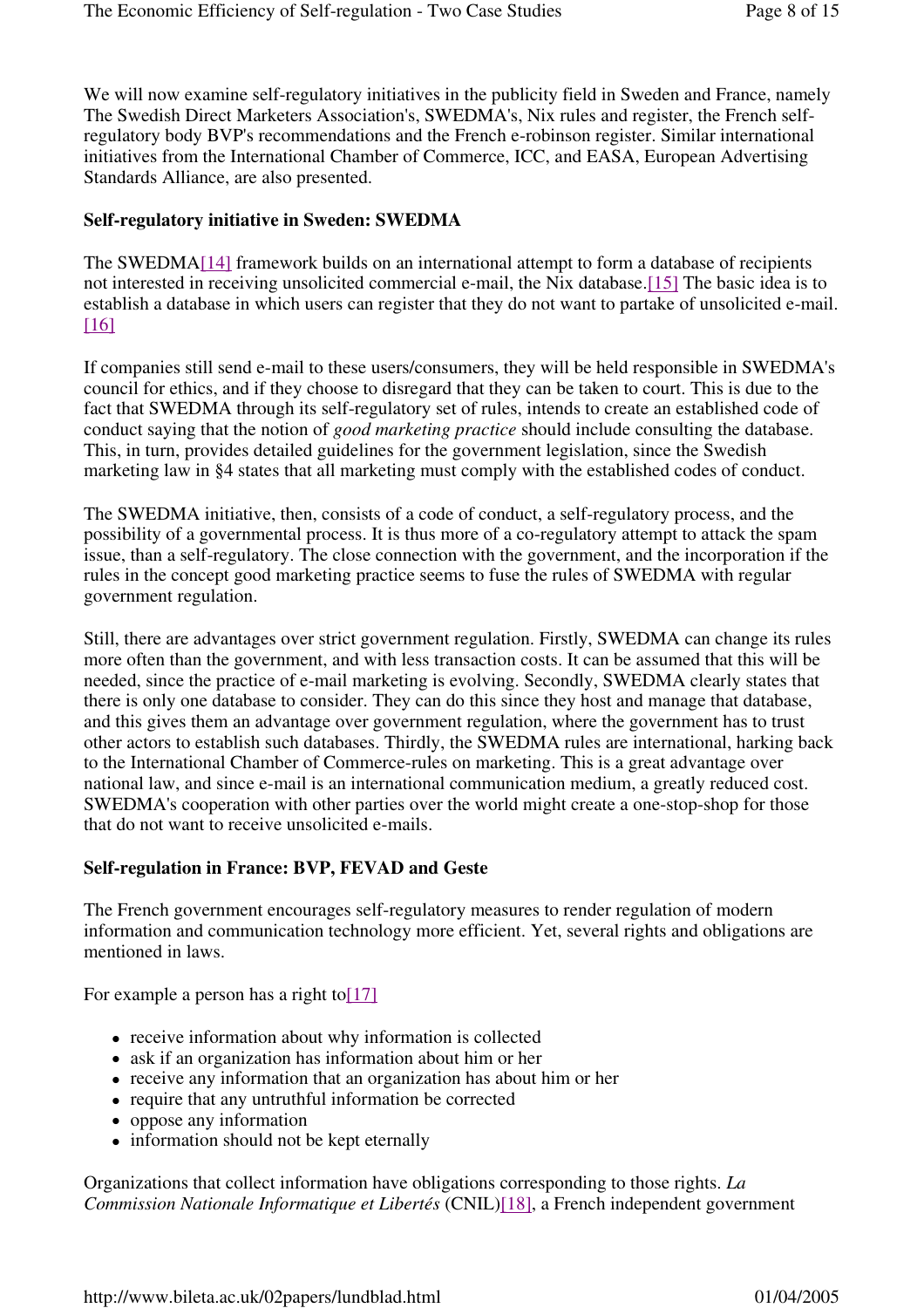authority, is in charge of controlling computer registers kept by either the public or private sector, proposing new regulation in the field and informing people about their rights.[19]

#### **Private sector initiatives in France**

In order for these rights to be implemented, CNIL encourages the adoption of codes of conduct.[20] Another option is a filtering system, a mere technical measure. The opt-out- system, indicating that every e-mail address can be used until the people concerned oppose to the reception of certain messages, has been included both in the EU e-commerce directive and the guidelines on publicity on the Internet by the International Chamber of Commerce (ICC) from 1998.

The opt-out-system has also been adopted by the BVP, *Bureau de Vérification de la Publicité*, a French organization for self-regulation in the publicity sector in France.[21] BVP's objective is to promote a loyal, truthful and decent publicity in the interest of professionals of publicity, consumers and the general public. To this end, BVP gives guidance to every form of media in France before introduction of a new advertisement, it controls media on demand, and can require a modification of a certain campaign, or even its termination. Members of the BVP support the self-regulatory system and comply with BVP's recommendations "Publicité sur Internet", which are based on the ICC guidelines.[22]

The call for a tool to realize the opt-out system has been addressed by FEVAD in France (*Fédération des entreprises de ventes à distance*)[23], representing 320 distance and correspondence sales companies in the country. The federation has created an opposition site, the *E-Robinson List* or *Stop-Publicité*.[24] The site is administered by *l'Union Francaise du Marketing Direct* (UFMD). Anyone can register his or her e-mail address on the e-robinson website, which will result in fewer commercial e-mails to that person from members of FEVAD and any other French or foreign companies with which FEVAD has agreed to cooperate. An important distinction here is that you can only refuse to receive e-mails from companies with which you do not have any commercial relation.

Geste, *Groupement des Editeurs de Services en Ligne*, is another French non-for-profit organization involved in publicity issues on the net. Their objective is to create favorable conditions for development of online services, to organize and develop the profession of editor of online services. Geste participates in the debate about legislation and self-regulation.[25]

#### **International cooperation**

The International Chamber of Commerce, ICC, is greatly involved in self-regulatory measures on the net, and publicity is no exception. It concludes that the marketing scene has changed, since media owners no longer exist and former intermediaries such as publishers and broadcasters are no longer needed. The new definition of an advertiser or marketer seems to be "any person or company posting an electronic commercial message." It is in their own interest to observe self-regulatory guidelines. "Consumers and marketers should seek to cooperate in order to minimize the potential cost and to enhance efficiency savings of electronic networks."[26]

In order to promote this development, ICC has developed a set of guidelines for the private sector to use: ICC Guidelines on Advertising and Marketing on the Internet from 2 April 1998. These guidelines seem to have served as an important reference for private sector organizations in Sweden and in France, as they have developed their own recommendations for electronic advertisement.

#### **European cooperation for self-regulation**

On a European level, self-regulatory measures in the publicity field are coordinated through the **EASA** (**European Advertising Standards Alliance**), a non-profit Brussels-based organization.[27]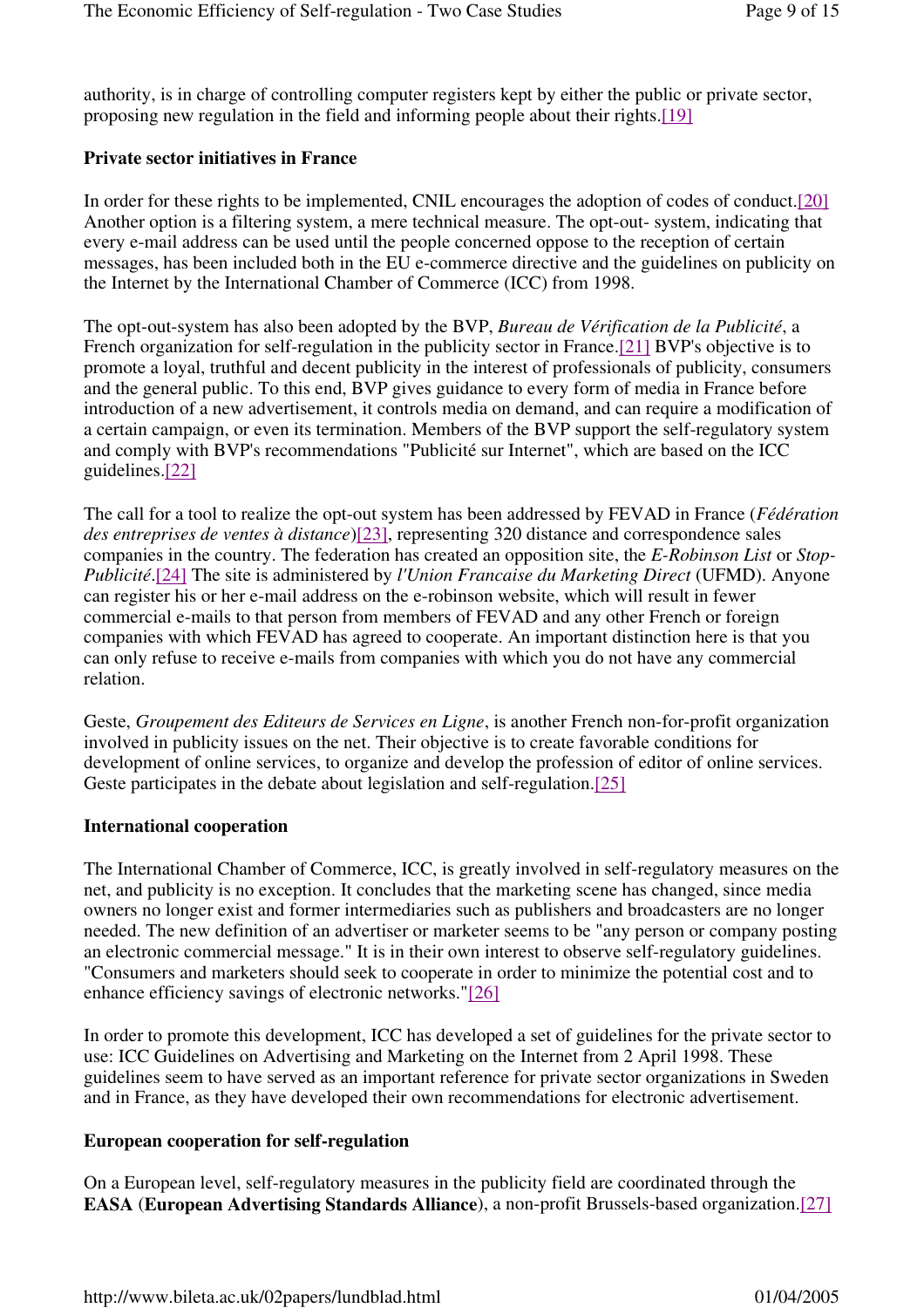Among the members are national advertising self-regulatory organizations as well as organizations representing the advertising industry in Europe, such as BVP in France and MarknadsEtiska Rådet (MER), through Confederation of Swedish Enterprise (*Svenskt Näringsliv*)[28] in Sweden. Currently there are 28 self-regulatory bodies (SRO's) among the members, out of which 24 are from 22 European countries and the other 4 are from non-European countries.

The Alliance defines self-regulation in the advertising sector as "the recognition by the advertising industry (advertisers, agencies and the media) that advertising should comply to a set of ethical rules, namely that it should be legal, decent, honest and truthful, prepared with a sense of social responsibility to the consumer and society as a whole and with due respect to the rules of fair competition... This is achieved through the establishment of a set of rules and principles of best practice to which the advertising industry voluntarily agrees to be bound... The rules are applied by self-regulatory organizations (SROs) set up for this purpose and funded by the advertising industry itself."[29]

#### **The case studies versus the self-regulatory criteria**

We also need to check the SWEDMA-framework and the BVP recommendations against the criteria we laid down above.

1) (and 2) Are SWEDMA's and BVP's initiatives pareto-efficient? Our tentative answer is yes. There seem to be no obvious changes that could be made that would not change the utilities of one or more of the concerned parties for the worse.

2) See above.

3) Do the initiatives create a predictable situation? Again, our answer is a tentative yes. The rules are simple and straightforward and the framework answers the questions we sketched in dealing with the legislative alternative.

4) Are the updating and maintenance costs acceptable? Yes. The technical solution of databases to check against might be expensive, but it will nevertheless be cheaper than to end up in an unpredictable situation with a law that is fuzzy and hard to interpret.

5) Are the initiatives stable? This is perhaps the issue where we feel the most doubt. If the growth of spammers is great, the framework will erode quickly. But there is no reason to think that a law or not regulating at all would result in a more stable situation. The only possibility is a law with really severe sanctions, and it might very well be argued that such a law would reduce the marketing value of e-mail in itself. Still the framework seems to offer no remedy to the problem of differentiated senders, and this is a weak point.

6) Are the initiatives competitively neutral? Yes. There is no difference made between small and large companies and the fees suggested are not prohibitively high.

7) Are the initiatives coordinated nationally and internationally? Yes, nationally they are promoted by strong sector organizations. The Swedish initiative is better coordinated than the French in the sense that the Nix rules include the database of non-mail-receivers, whereas in France the recommendations and database are owned by different organizations. As far as international coordination is concerned, both systems have been inspired by the ICC guidelines[30], but neither country has chosen an identical path, which is unfortunate.

8) Is control conducted in a satisfactory way? Yes, both the French and the Swedish initiatives include corrective aspects in case of non-compliance.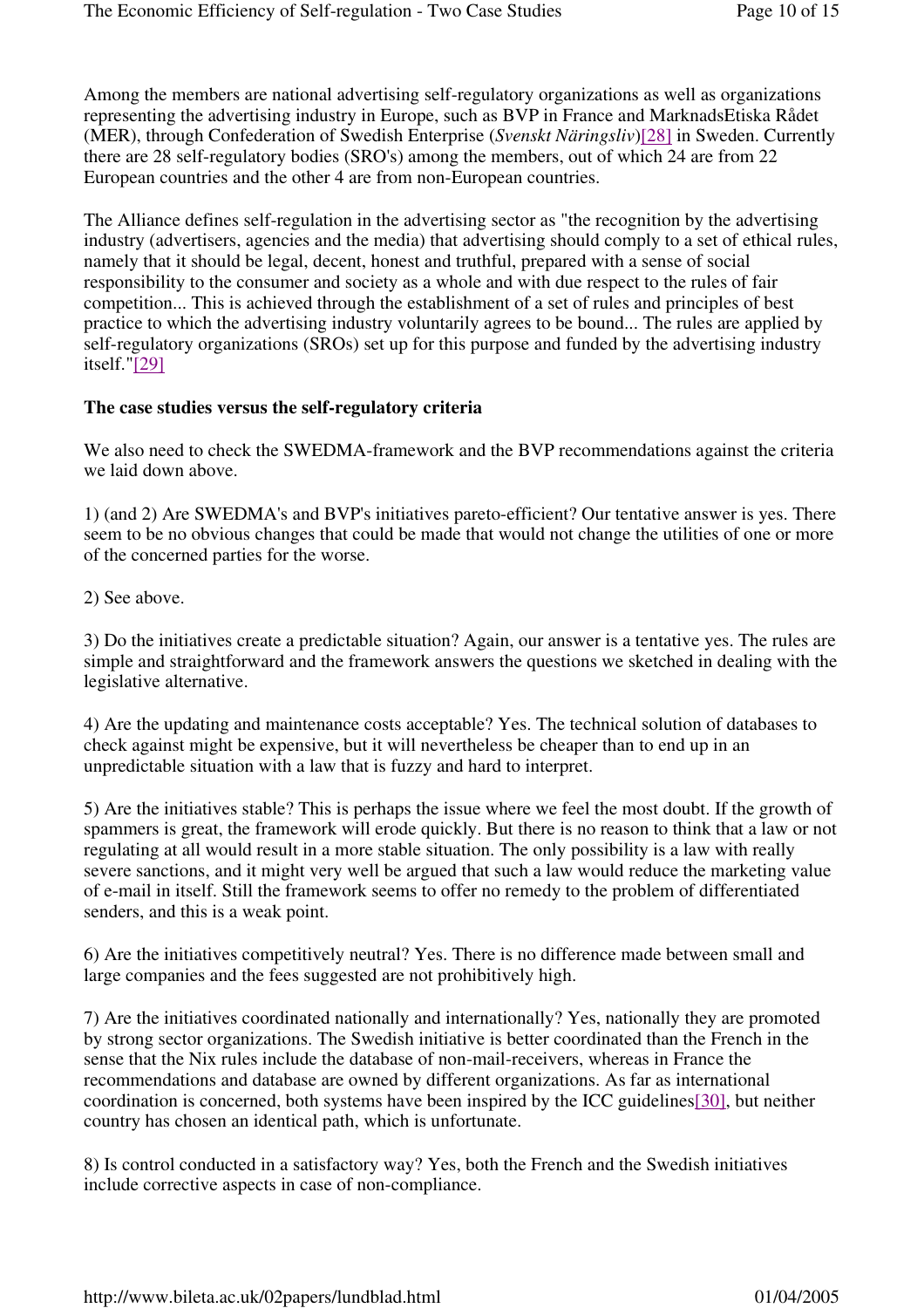9) Do the initiatives complement government regulation? Yes, more so in Sweden than in France, since in Sweden, SWEDMA actually has the role of defining a legal notion, but there seems to be good communication with government institutions in both countries.

10) Do the systems categorize users? No, neither system take into account the fact that most users probably want some, but not all kinds of publicity.

In sum, it seems that the self-regulatory initiative of SWEDMA and BVP/FEVAD might be examples of some of the most economically efficient alternatives available today. That is not to say that they are over-effective, rather it might be said that they seem to be the most efficient alternatives today.

#### **Comparison of French and Swedish initiatives**

It is interesting to note that both the Swedish Nix rules for marketing through e-mail and the French BVP recommendations refer to the ICC guidelines on Advertising and Marketing on the Internet from 2 April 1998. It is equally curious that neither set of recommendations follow the ICC guidelines entirely. The ICC guidelines could have provided an international standard, facilitating cross-border advertisement. Now companies need to consult the rules and recommendations in each country just as with traditional legislation. There is presently no international unanimity as to whether the country of origin or the country of destination applies to advertising and marketing on the Internet.[31] In France it is said that any publicity message that is received in France is covered by French law, but there is no international agreement confirming it.

One difference between the self-regulatory standards is somewhat related to traditional legislation. The Swedish marketing law requires companies to comply with good marketing practice. The aim of SWEDMA is primarily to define that concept in detail through their guidelines. Those who comply with the SWEDMA Nix standard should be presumed to comply with good marketing practice. France does not have a similar connection between law and self-regulation in this field, but selfregulation is regarded as a useful tool to comply with the law.

The stronger connection that Sweden has between law and self-regulation in this field may actually be preferable. Traditional legislation is not very efficient in practice. It requires the individual to defend his or her own rights, contacting any organization that may have information about him or her. With the aid of self-regulation, the organizations that collect the information can focus on potential customers, who actually desire the advertisement. They also avoid potential fines and prison terms, which would be the consequence of non-compliance with the law, with self-regulation they can correct actions at an earlier stage.

Another difference is that SWEDMA has chosen to include the Nix register in the recommendations themselves.[32] Hence, using the register as a tool is part of the same regime, whereas in France the recommendations and the register are kept by different organizations (BVP recommendations versus the e-robinson register) and using the register is not required in the recommendations. Such registers are not mentioned in the ICC guidelines either. This situation is slightly strange from a coordination perspective. The most efficient situation should be when the organization issuing the rules also hosts the database.

Furthermore, the Nix rules include a basic principle stating that marketing through e-mail should be restricted and directed to a homogenous target group that has been selected according to certain criteria.[33] Such a principle is not used by ICC or BVP. On the other hand, Nix has omitted ICC recommendations regarding protection of children, decency, loyalty and truthfulness, as well as respect of different cultures, which BVP has included. This may suggest that the Swedish rules are more nationally oriented than the French ones. Yet, there is one reference in the SWEDMA rules to advertisement that is directed to a receiver in a foreign country, that the first line of the message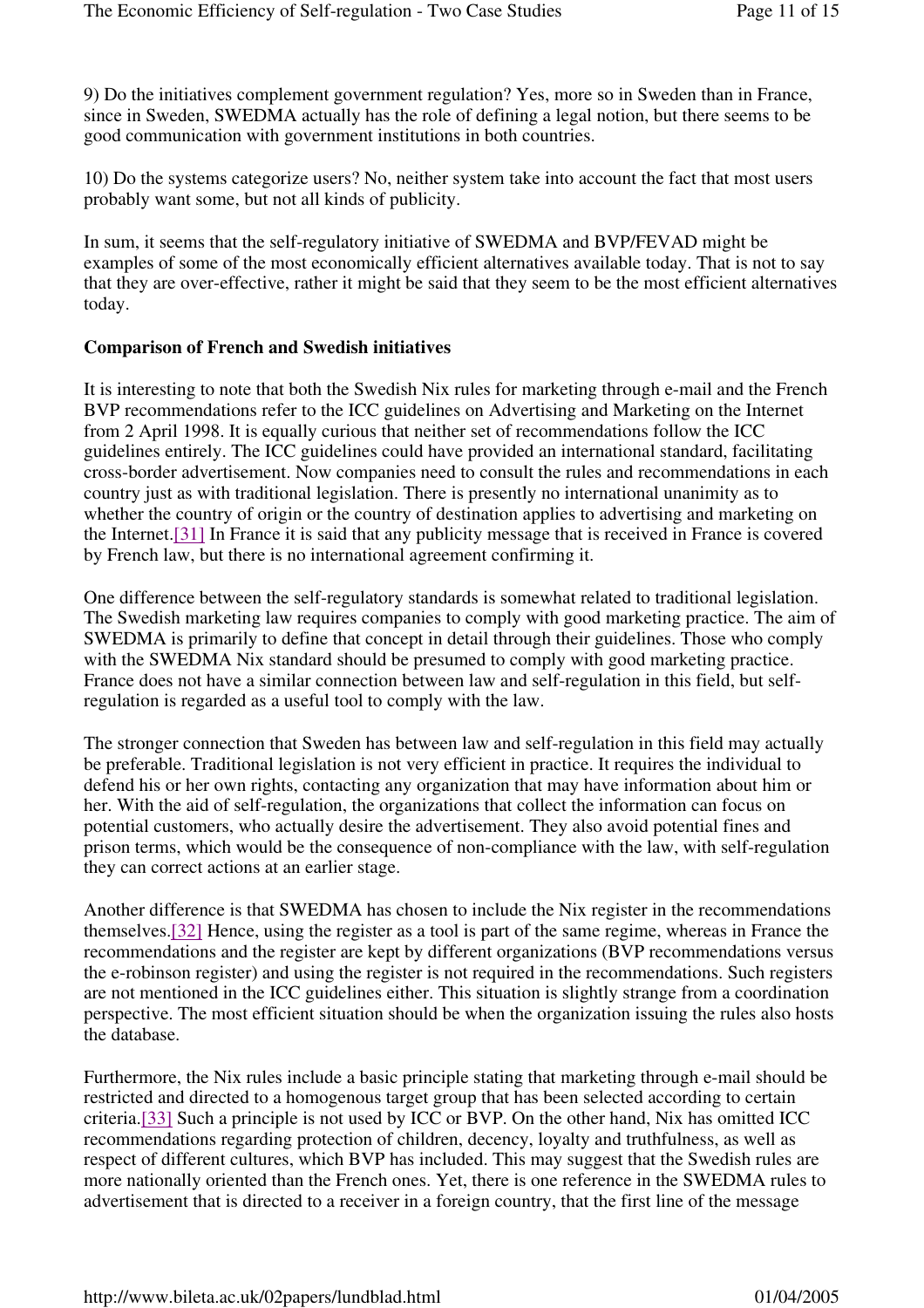should include the word "advertisement" in the appropriate language.[34] Such a requirement does not appear in the French recommendations.

# **Conclusions**

We have tried to show under what conditions self-regulation will be a viable alternative, and we have especially focused on the issue of spam, and the different initiatives in Sweden and France that we have studied.

Our findings suggest that self-regulatory initiatives might be used to solve the problem of spam, but also that the problem is a highly complex one, and that the stability of all applicable solutions must be called into question. We have shown that the spam-problem can be framed in terms of a dual prisoner'sdilemma, where spammers play single-instance games and legitimate marketers try to play iterated games. When the volume of spammers exceeds a certain, as of yet unknown, tolerance level the open networks will cease to function as marketing tools.

There exists a real and concrete risk that the value of networks as marketing and communication tools will erode quickly, and that we will see fragmented and isolated communication networks with little or no openness in the future.

Self-regulation, whether it be a code of conduct, a label, a black-list or merely a well-functioning market, can serve as an important complement to law, in that it provides detailed guidelines where the law only gives a general rule. Also, self-regulation can offer the necessary tools for companies to be able to comply with the law. This is particularly elaborated in the Swedish standard.

Similarly, the need for international coordination must not be underestimated, and this is actually a great advantage of self-regulation compared to law. Informal international cooperation is far quicker and smoother than formal circumstances. Yet, our case studies show that even though Swedish and French self-regulatory initiatives in the publicity field overlap, they are not identical. The selfregulatory initiatives remain fragmented, and it is uncertain if they can be organized into coherent international solutions. Understanding the causes and effects of this fragmentation is one of the major problems today.

Furthermore, the self-regulatory measures taken must be respected by, and provide utility for, all parties involved, not altering competition. They must be cost-efficient and protected from fraudulent third parties. Predictability and long-term stability are other vital components. This seems to be achieved to a certain degree in the examples we have given.

The remaining question pertains to the stability of the solutions offered. Can this problem be solved with self-regulatory measures in a long-term perspective? Our intuitions, and some of our theory, seems to indicate a negative answer to that question.

# **References**

# **Laws and recommendations**

- La loi du 6 janvier 1978 relative à l'informatique, aux fichiers et aux libertés
- Guidelines on publicity on the Internet by the International Chamber of Commerce (ICC) 1998
- SWEDMA's Nix rules, *Regler för marknadsföring via e-post*
- BVP Recommendations Publicité sur Internet

# **Literature**

Féral-Schuhl, Christiane, *Cyberdroit - Le Droit à lEpreuve de l'Internet* (Paris: 2000)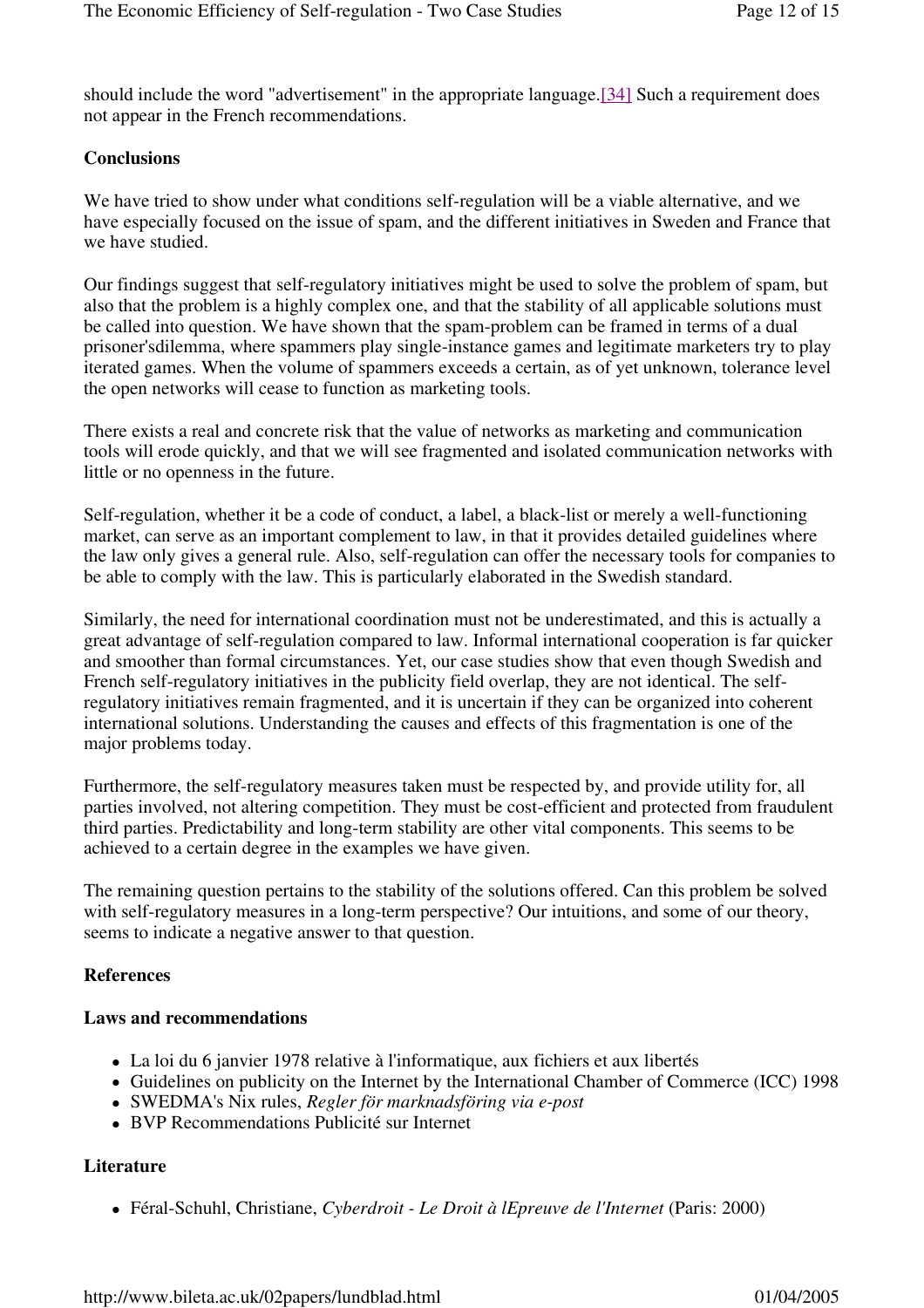- Haufler, Virginia *A Public Role for the Private Sector: Industry Self-Regulation in the Global Economy* (CEIP 2001)
- De Jong, A. Dejong, D, Mertens, G and Wasley, Charles "The Role of Self-Regulation in Corporate Governance: Evidence from the Netherlands*" Simon School of Business Working Paper* FR 00-20
- Turnbull, S "Corporate Charters with Competitive Advantages" *St. John's Law Review*, Vol. 89, 2000
- Sorkin, D "Technical and Legal Approaches to Unsolicited Electronic Mail" University of San Francisco Law Review, Vol. 35, No. 2, Winter 2001
- Hetcher, S.A. "The FTC as a Internet Privacy Norm Entrepreneur" in Vanderbilt Law Review, Vol. 53, No. 6, 2000.
- Hargreaves, Shaun P and Varoufakis, Yanis Game Theory: A Critical Introduction (Routledge) 1995)

# **Internet**

- www.cnil.fr
- www.bvp.org
- http://www.bvp.org/documents/deonto/internet/mn\_internet.htm
- www.fevad.com
- www.e-robinson.com
- www.geste.fr
- http://www.iccwbo.org/home/statements\_rules/rules/1998/internet\_guidelines.asp
- http://www.easa-alliance.org
- http://www.svensktnaringsliv.se/english/start/index.asp
- www.swedma.se

[1] See Haufler, Virginia A Public Role for the Private Sector: Industry Self-Regulation in the Global Economy (CEIP 2001)

[2] See Haufler, Ibid and for an example of financial markets see De Jong, A. Dejong, D, Mertens, G and Wasley, Charles "The Role of Self-Regulation in Corporate Governance: Evidence from the Netherlands*" Simon School of Business Working Paper* FR 00-20

[3] To this category we also count trustmarks and trustmark programs, such as TRUSTe or BBB-Online.

[4] See Svarta Listan at [http://www.svartalistan.com]

[5] For an analysis of an intra-firm perspective of self-regulation see Turnbull, S "Corporate Charters with Competitive Advantages" *St. John's Law Review*, Vol. 89, 2000

[6] A contrary view, and an interesting example of a case where self-regulation is thought to be used to create a situation where regulatory governmental action will be more efficient is presented in Hetcher, S.A. "The FTC as a Internet Privacy Norm Entrepreneur" in *Vanderbilt Law Review*, Vol. 53, No. 6, 2000.

[7] We do this in spite of the existing legislation, since we feel that there is great risk that the legislation will fail and that there will be a need for alternative approaches.

[8] Haufler, p 3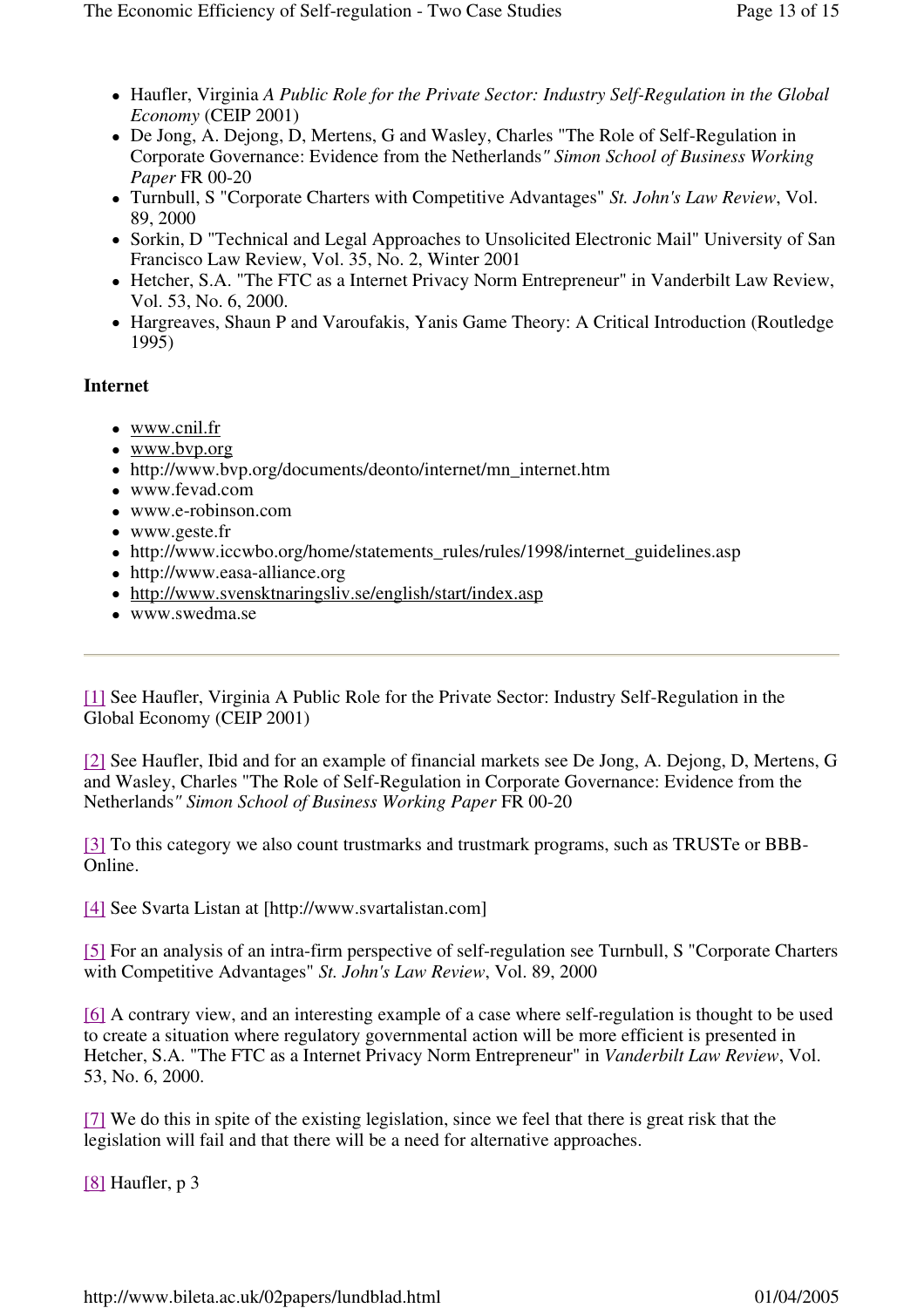[9] For an introduction see, for example, Hargreaves, Shaun P and Varoufakis, Yanis *Game Theory: A Critical Introduction* (Routledge 1995) pp 146-197

[10] This is examined at some length in Sorkin, D "Technical and Legal Approaches to Unsolicited Electronic Mail" University of San Francisco Law Review, Vol. 35, No. 2, Winter 2001. professor Sorkin is also sceptical of self-regulatory initiatives, stating that "Informal responses such as social pressure and industry self-regulation have been almost entirely ineffectual in battling spam."

[11] The Swedish national postal service cancelled its project bonusmail.se, which provided such an opportunity.

[12] This is the case in the Swedish implementation of the e-commerce directive.

[13] One example is Coalition Against Unsolicited Commercial Email CAUCE, at http://www.cauce.org

[14] www.swedma.se

[15] The American Direct Marketing Associations e-mail preference service [http://www.emps.org/en/]

[16] SWEDMA, "Spärr-register för e-postreklam" communication to Swedish ministry of industry 2000-12-07

[17] La loi du 6 janvier 1978 relative à l'informatique, aux fichiers et aux libertés

- [18] www.cnil.fr
- [19] http://www.cnil.fr/droits/index.htm
- [20] Féral-Schuhl, C., (Paris: 2000): Cyberdroit Le Droit à lEpreuve de l'Internet. s. 252
- [21] www.bvp.org
- [22] http://www.bvp.org/documents/deonto/internet/mn\_internet.htm
- [23] www.fevad.com
- [24] www.e-robinson.com
- [25] www.geste.fr
- [26] http://www.iccwbo.org/home/statements\_rules/rules/1998/internet\_guidelines.asp
- [27] http://www.easa-alliance.org
- [28] http://www.svensktnaringsliv.se/english/start/index.asp
- [29] http://www.easa-alliance.org/About
- [30] ICC guidelines on Advertising and Marketing on the Internet from 2 April 1998
- [31] http://www.iccwbo.org/home/statements\_rules/rules/1998/internet\_guidelines.asp